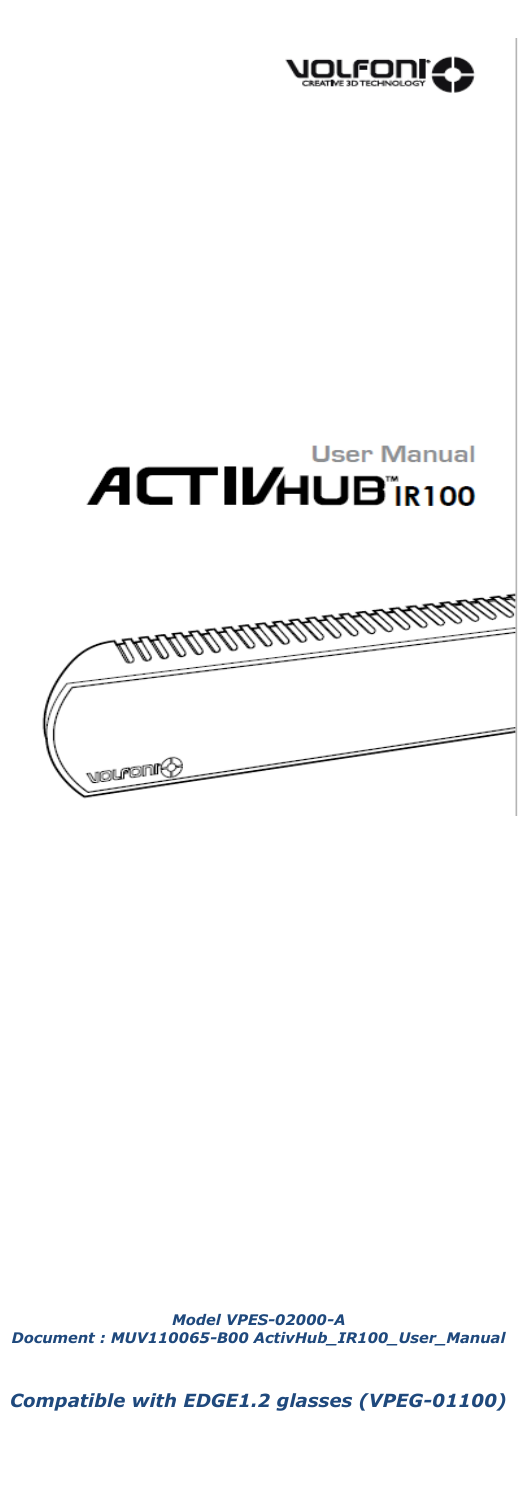# **SUMMARY**

## 1. **Overview**

- 1.1 General Presentation<br>1.2 ActivHub IR100 Com
- ActivHub IR100 Composition

## 2. **Product Description**

- 2.1 **Infra-Red Emitter / Synchronizer**
	- 2.1.1 Emitter at a glance<br>2.1.2 Basic Specification
	- 2.1.2 Basic Specification<br>2.1.3 Direct Infra-Red Sp
	- 2.1.3 Direct Infra-Red Spread of The Emitter<br>2.1.4 Room Configuration
		- Room Configuration

## 3. **ActivHub IR100 Fastening**

### 4. **Connection & Synchronization**

- 4.1 System Connection
- 4.2 Technical Specifications

## 5. **Regulatory Standards**

### 6. **Warranty**

7. **Contacts**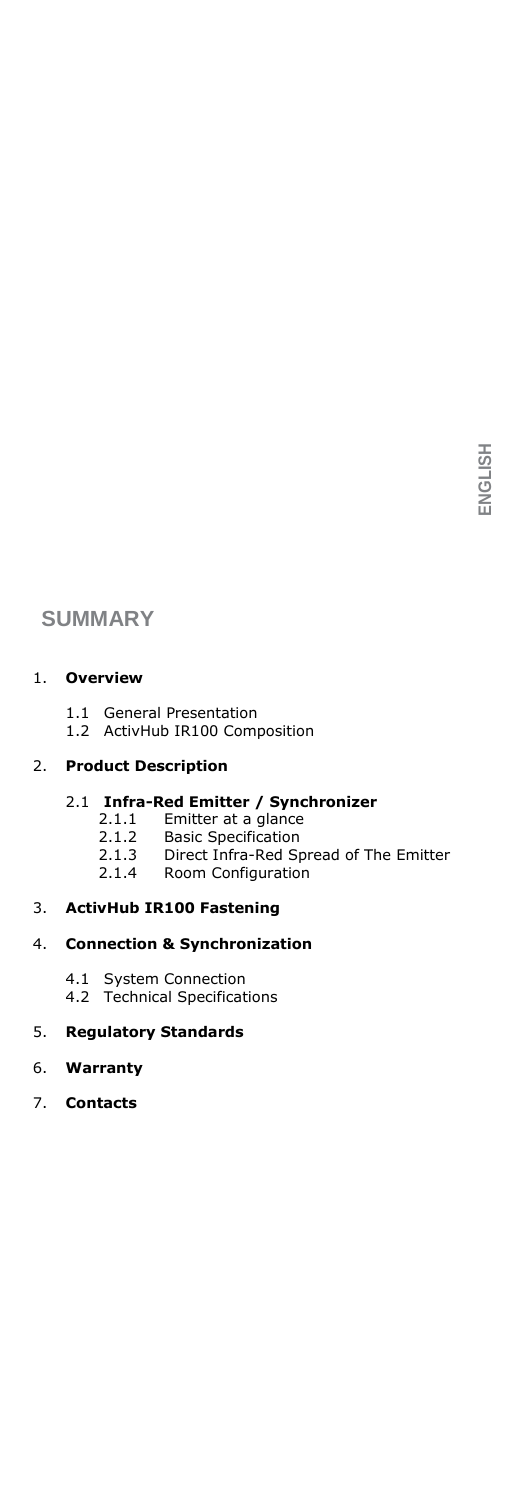# **1. Overview**

# **1.1 General presentation**

The ActivHub IR100 kit allows easy integrationin less than 30min with existing digital theaters using a standard screen

The system is compatible with EDGE1.2 glasses provided by Volfoni.

## **ActivHub IR100: all integrated 3D infra-red emitter**

Infra-redemitterworkingwithqualityandlightweight3Dglasses Cost saving solution for auditoriums up to 100 seats Easy and fast set-up with any 3D-Ready™ projectors No silver screen required, image quality preserved at all seating position

**Systems are provided with a new universal mount making installation even faster (installation process is the same as described in section 3) :**



# **ActivHub IR100: all integrated 3D infra-red emitter**

- Infra-red emitter working with quality and lightweight 3D glasses
- Cost saving solution for auditoriums up to 100 seats
- Easy and fast set-up with any 3D-Ready™ projectors
- No silver screen required, image quality preserved at all seating Position

# **1.2 ActivHub IR100 composition**

Thank you for using our ActivHub IR100. Before starting, please check if the following parts are included in the package :

# **Afull ActivHub IR100 includes :**

- ActivHub IR100
- 1 SUB-D37/SUB-D9 cable
- 1 SUB-D9/VESA cable
- 1 SUB-D9/BNC cable
- 1 Universal mount fastening
- 1 Power supply adapter
- 1 Power supply cable
- 1 Activ 3D glasses tester with 3 batteries



Active 3D Glasses VAIK-0300 is a handy unit to be carried by a cinema technician to check performance of 3D glasses. Turn on the power, then the tester emits low rate IR signal to activate 3D glasses. Working 3D glasses will then show a flickering.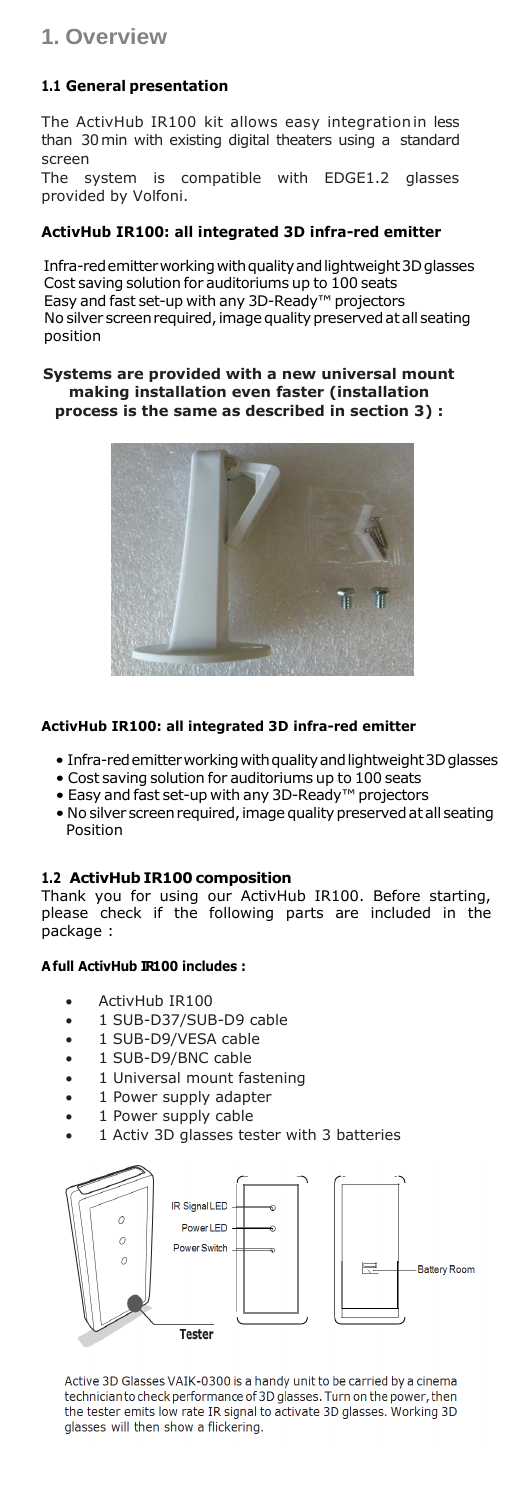## **2.1 Infra-red Emitter /Synchronizer**

Long Range Emitter / Synchronizer

## **Model Name: VPES-02000-A**

Long Range IR Emitter with built-in Synchronizer (VPES-02000) is a compact and very powerful technology for viewing 3D content in (bar, club, school, museum, events…) and small theater (up to 100 seats).

Thanks to its lightweight design, the ActivHub IR100 enhances heat dissipation (LED life protection). It is provided with a universal mounting head for security and is easy to install.

### **2.1.1 Emitter at a glance**



*Power on emitter by using power supply adapter : LED will be off Connect synchronization cable to emitter : If a signal coming from projector is detected (2D or 3D mode), LED will be fixed red*

## **2.1.2 Basic specifications**

IR Wavelength: 940nm Max emitting range: Up to 75m (246 feet) Power supply: 24VDC, 3A Power Adapter Dimension: 361 x 70 x 44 mm (14.1 x 2.75 x 1.8 inches) Weight: 500 grams (17,64 oz)

## **2.1.3 Direct infra-red spread of the emitter**



#### **2.1.4 Room configuration**

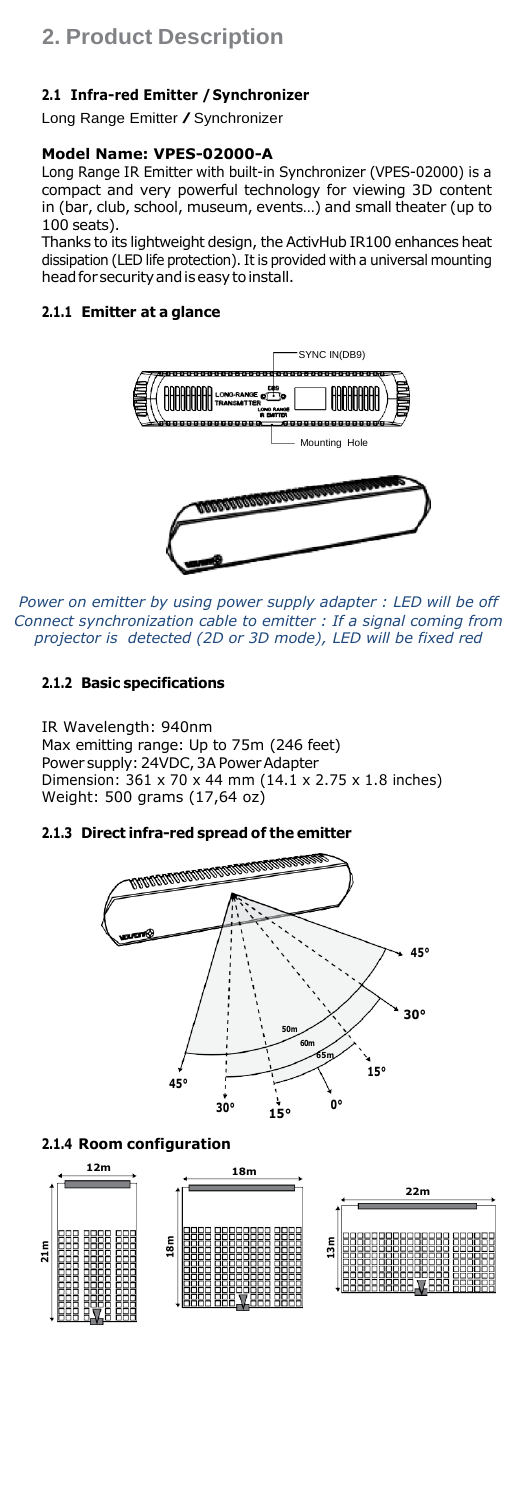# **3. ActivHub IR100 Fastening**



Before installing the emitter in the front of the screen, make sure you have all the needed tools and the instruction manual. This wall fixing part is provided with all the screws and wall anchors you might need. Follow the instructions to fasten this kit.

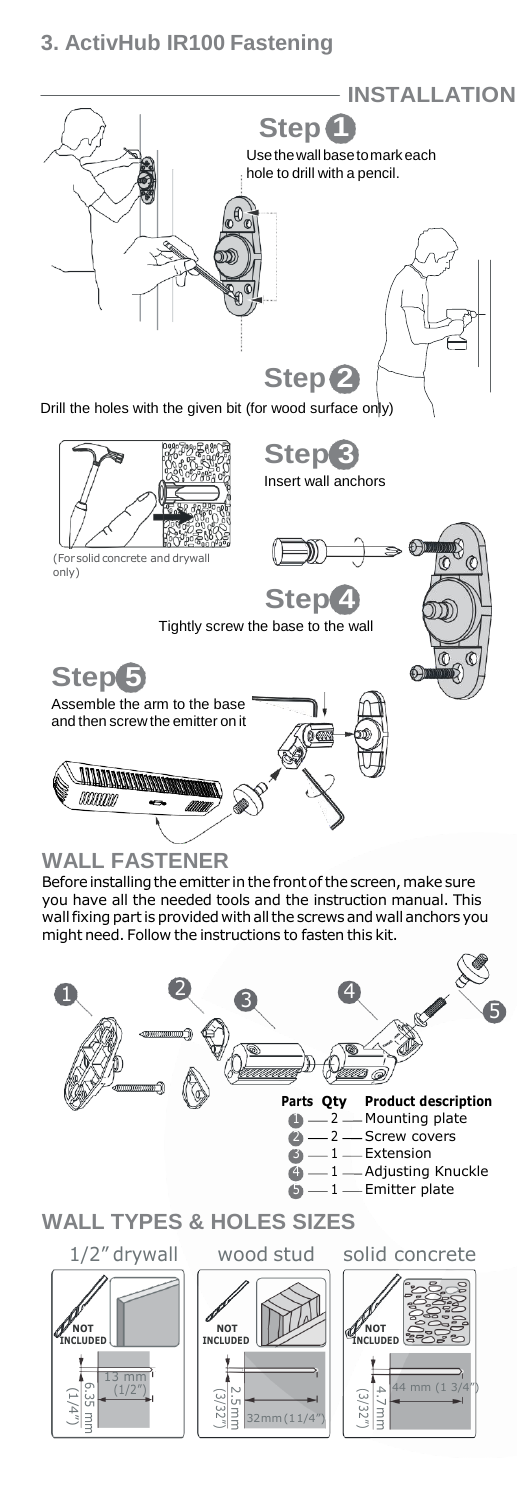# **4. CONNECTION & SYNCHRONIZATION**

## **4.1 System connection**

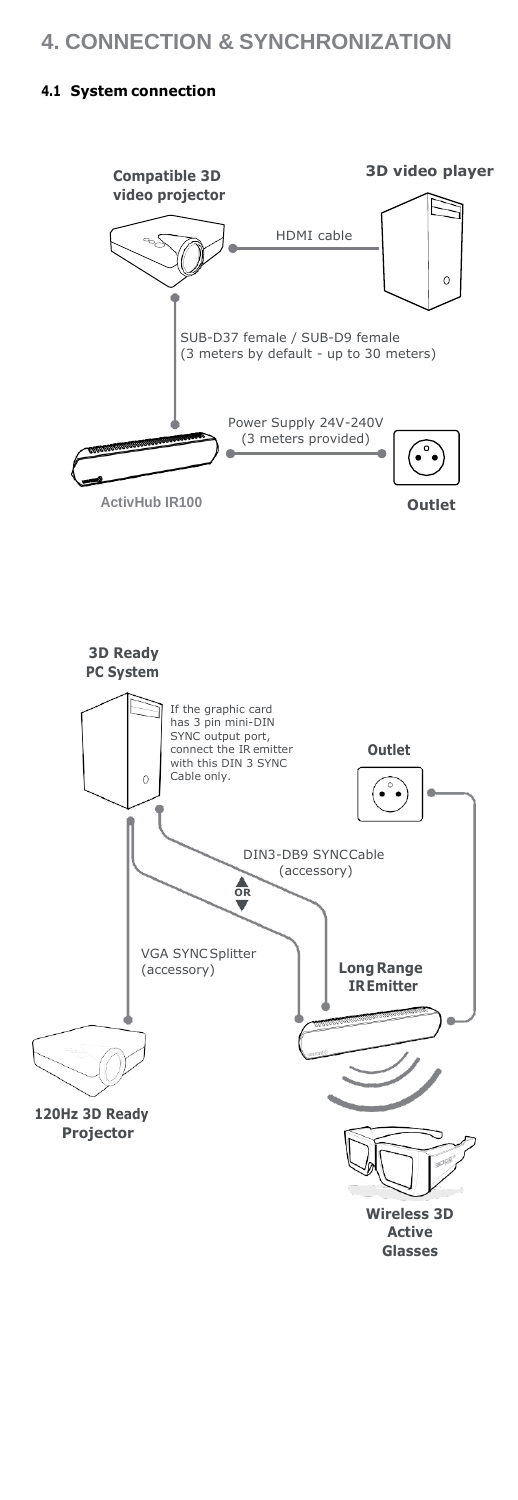### **4.2 Technical specifications**

*Please see below the connection diagram for the settings. Please refer to the following technical board for the digital projector. These parameters are for information, it could be adapted if necessary.*

| <b>TECHNICAL SPECIFICATIONS</b>            |                                        |
|--------------------------------------------|----------------------------------------|
| <b>Fall time</b>                           | $500µ$ s                               |
| <b>Rise time</b>                           | 1.5 <sub>ms</sub>                      |
| Contrast                                   | > 200 (no ghosting)                    |
| <b>Transmission in the clear state</b>     | 33%                                    |
| Chromaticity<br><b>Standard parameters</b> | Color correction not mandatory         |
| <b>EDGE</b> "1.2<br>Double flash (4.2)     | 500<br>320<br>Darktime:<br>Delay:      |
| Triple flash (6.2)                         | Darktime: 800<br>Delay: -320<br>Delay: |
| Weight                                     | 56 grs (less than 2 ounces)            |
| <b>Battery</b>                             | Disposable                             |
| Autonomy                                   | 800 hrs                                |

*Warning:* Depending on your equipment and the room configuration, you may have to adjust these parameters. We recommend to confide the set-up of 3D parameters and color adjustmentsdirectly to integrators.

*For any trouble, please consult our website [www.volfoni.com,](http://www.volfoni.com/) or send an email to [support@volfoni.com](mailto:support@volfoni.com)*

## **5. REGULATORYSTANDARDS**

#### **European Union – Disposal Information**

According to local laws and regulations your product should be disposed of separately from household waste. When this product reaches its end of life, take it to a collection point designated by local authorities.

Some collection points accept product for free. The separate collection and recycling of your product at the time of disposal will help conserve natural resources and ensure that it is recycled in a manner that protects human health and the environment.

#### **FCC Compliance Statement**

This device complies with part 15 of the FCC Rules. Operation is subject to the following two conditions: (1) this device may not cause harmful interference, and (2) this device must accept any interference received, including interferences that may cause undesired operation.

#### **CE Certification**

This device complies with CE Certification.

#### **Electrical Safety (IEC 60950-1)**

This device complies with IEC 60950-1

## **6. Warranty**

The ActivHub IR100 is warrantied to the original purchaser for three years according to local legislation. Infra-red emitter/ synchronizer and cables should be returned in original box along with original proof of purchase. Infra-red emitter/synchronizer that are broken or scratched are not covered.

Volfoni does not cover uninterrupted or error-free operation of the product under warranty.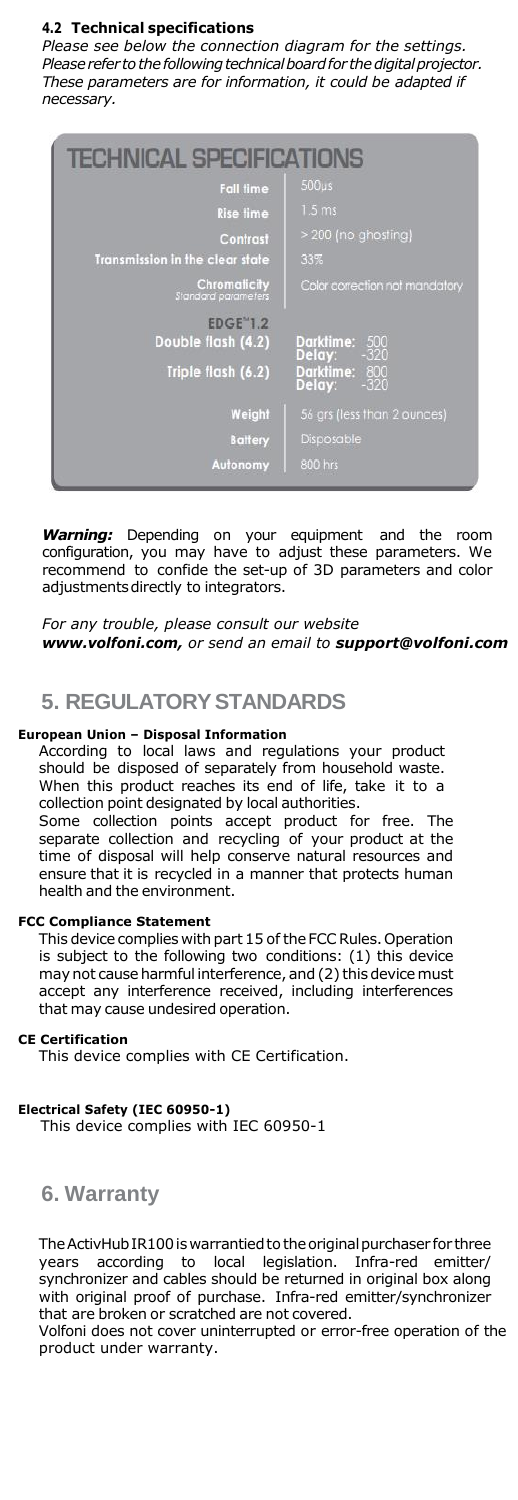# **7. Contacts**

## **Distributed by Volfoni SAS**

2474, RD 6007 Le Logis de Bonneau Les Bureaux du Parc 06270 Villeneuve-Loubet France

## **Distributed in USA by Volfoni Inc.**

3450, Cahuenga Bd West. Unit 504 Los Angeles, CA 90068 – USA

## **Distributed in Spain by Volfoni Iberia**

4, Ronda Guglielmo Marconi 46980 Paterna (Valencia) Spain

## **Technical support**

[support@volfoni.com](mailto:support@volfoni.com) [www.volfoni.com](http://www.volfoni.com/)

**Commercial support**

[contact@volfoni.com](mailto:contact@volfoni.com)